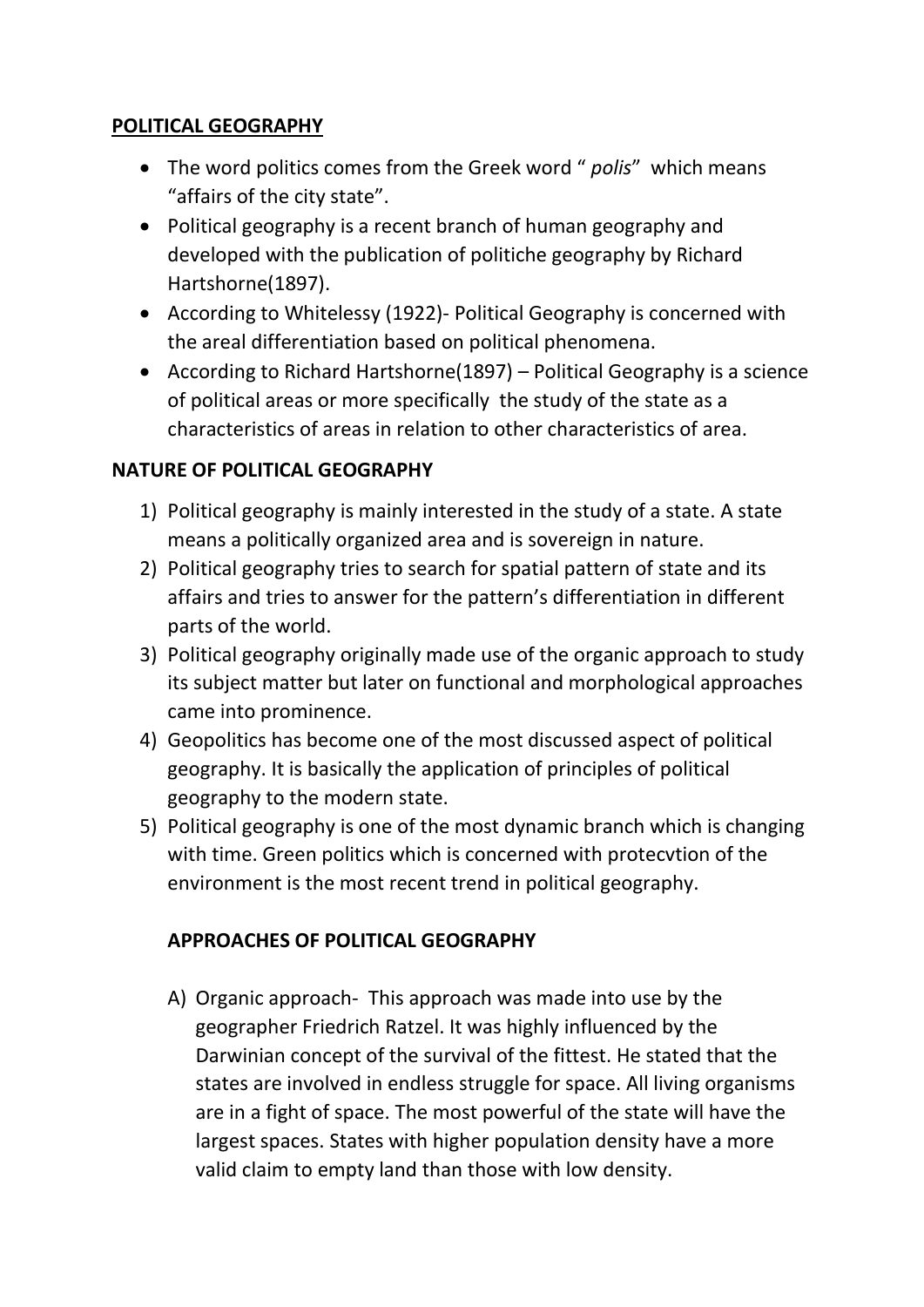The organic aspects of state evolve as greater occupations of space leads to its organization, the differentiation of land uses and exchange among regions. Transport roads are the veins and arteries of the state organism and the landscape is transformed from natural to cultural.

B) FUNCTIONAL APPROACH - This approach was postulated by Richard Hartshorne where he stated that the fundamental role of the state is to organize section of land and section of people, to bring all varied territorial part, the diverse regions of the state- area into a single organized unit. The functional approach of the Richard Hartshorne can be compared to that of the anatomy of the human body wherein the human brain organizes the other body organs to perform their function in a systematic way for continuing the human life. Here the human brain has been compared to that of the role of the state as said by Hartshorne.

In executing functionality, regarding many social aspects like class structure, family organization, religion and education a state may tolerate considerable variation in its different region. But because of the significance of these factors to political life, there is a tendency in some states to exert unifying control even over this institution. The main aim of every state is how to bind together more or less separate and diverse areas into an effective one.

- C) LAW- LANDSCAPE APPROACH This approach was put forward by Whitelessy in the year 1935.This approach was first published in the form of a article called " The impress of effective central authority upon the landscape" in the Annals of American Geography.He believes that the state should exert full control over its area or territory. While exerting control over its territory it modifies the landscape to a large extent. In his work he emphasized his treatment in into 4 major sections. They are- expression of security,special features of boundaries, expressions of government activity and effects of the legal activity.
- D) POLITICAL PARTITIONING MODEL This model was given by Gottman. In his words, " Political world is a limited one; it extends